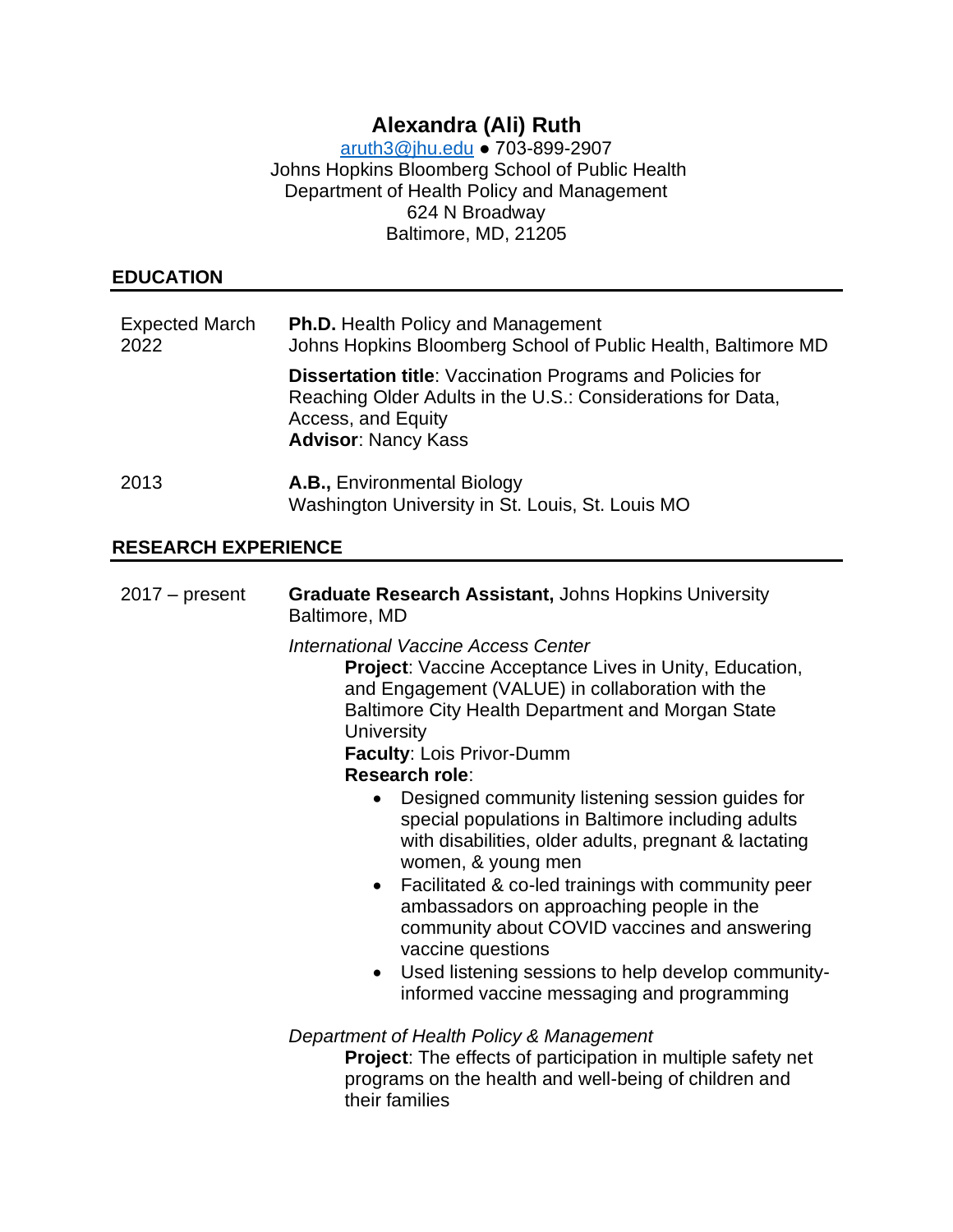#### **Faculty**: Alyssa Moran **Research role**:

- Thematically coded and qualitatively analyzed transcripts from state-level SNAP leaders about SNAP program administration in conjunction with other safety net programs
- Assisted with manuscript development

#### *International Vaccine Access Center*

**Project**: Exploring barriers to HPV vaccine uptake in rural counties in Maryland **Faculty**: Mary Carol Jennings

#### **Research role**:

- Designed interview guide for vaccine program stakeholders in Maryland including county-level health officials and state-level health leaders exploring issues of HPV vaccine access and uptake in rural areas
- Interviewed stakeholders by phone using a semistructured interview guide

## *School of Medicine*

**Project**: Home health care service delivery and medical necessity determinations for families of children with chronic critical illness; Vulnerability of children with chronic critical illness to very long hospital stays

# **Faculty**: Renee Boss

#### **Research role**:

- Thematically coded and analyzed transcripts of interviews with parents and providers pertaining to insurance coverage for pediatric home health care services
- Led and managed an ethical analyses of provider, hospital, and policy-level factors contributing to prolonged hospital stays for children with chronic critical illness
- Drafted & revised manuscripts

#### *Department of Health Policy & Management*

**Project**: Development of a proposed draft bill ("The Maternal and Child Mortality Reduction Act") to address maternal and child mortality disparities in the U.S. through long-term policy interventions **Faculty**: Joshua Sharfstein (on behalf of Planned Parenthood, commissioned by Leana Wen) **Research roles:**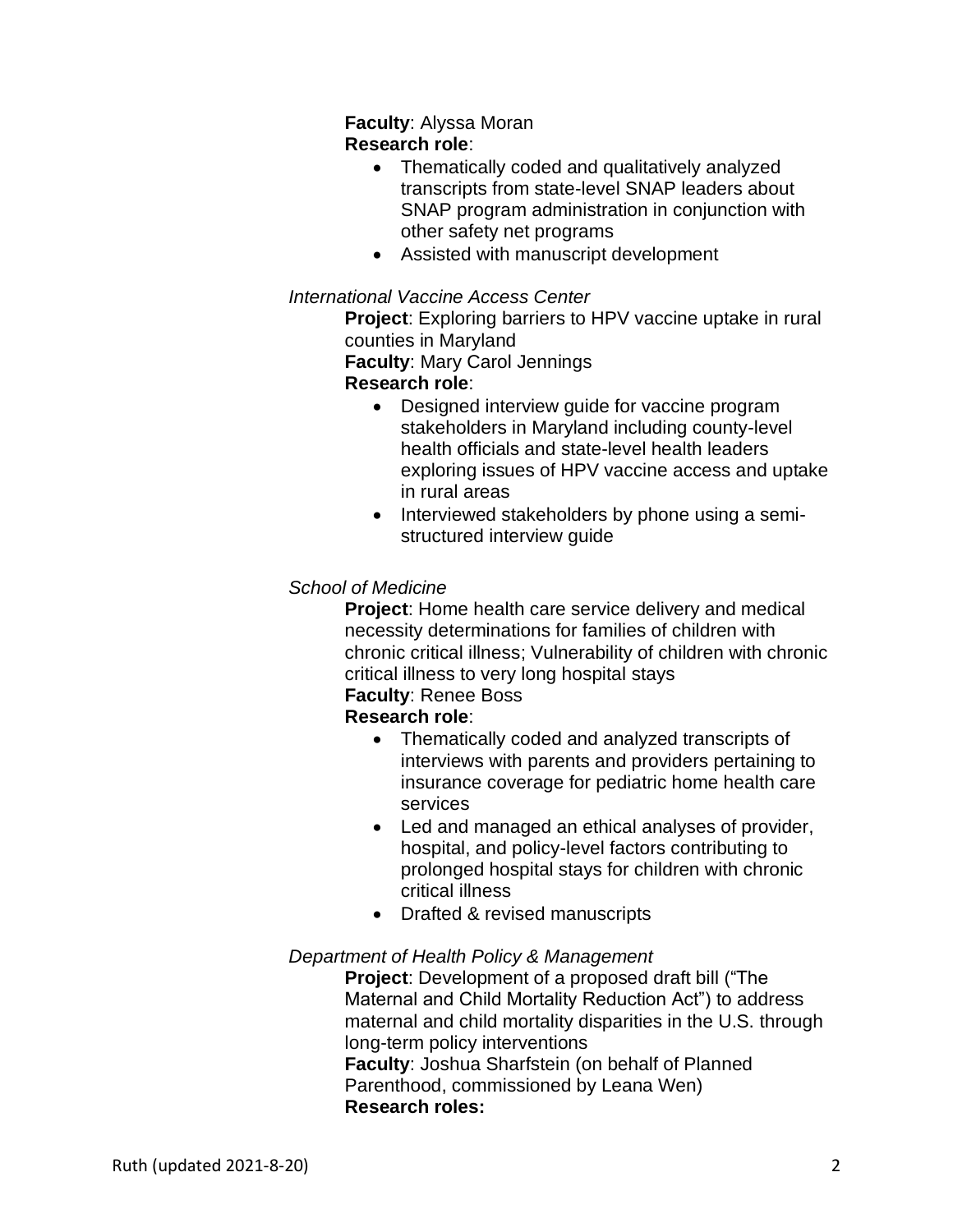- Conducted background research on maternal mortality disparities and child mortality disparities in the U.S.
- Drafted legislation with specific policy strategies to address maternal and child mortality disparities

#### 2019-2020 **Consultant**, World Health Organization Geneva, Switzerland

*Department of Immunization, Vaccines, and Biologicals* **Project:** A Social Justice Analysis Assessing Impacts of Different Vaccine-Preventable Pathogens on Relevant Dimensions of Well-Being **Faculty:** Maria Merritt

#### **Research roles:**

- Assisted with the development of a methodology informed by ethical theory to assess the impacts of different vaccine-preventable pathogens on wellbeing
- Conducted a literature review and synthesis informed by ethical framework and summarized key findings

#### **PRIOR WORK EXPERIENCE**

2013 – 2017 **Senior Research Assistant**, International Food Policy Research Institute Washington, D.C.

*HarvestPlus Nutrition Unit*

- Provided research and logistical support for international nutrition intervention trials testing the efficacy of crops fortified with micronutrients
- Developed and piloted a qualitative fieldwork tool for rapid assessment of buying, selling, and growing preferences for staple crops
- Conducted qualitative fieldwork in Rwanda on bean growing practices
- Consolidated and communicated scientific evidence on micronutrient retention, absorption, bioavailability, and efficacy trial evidence to press outlets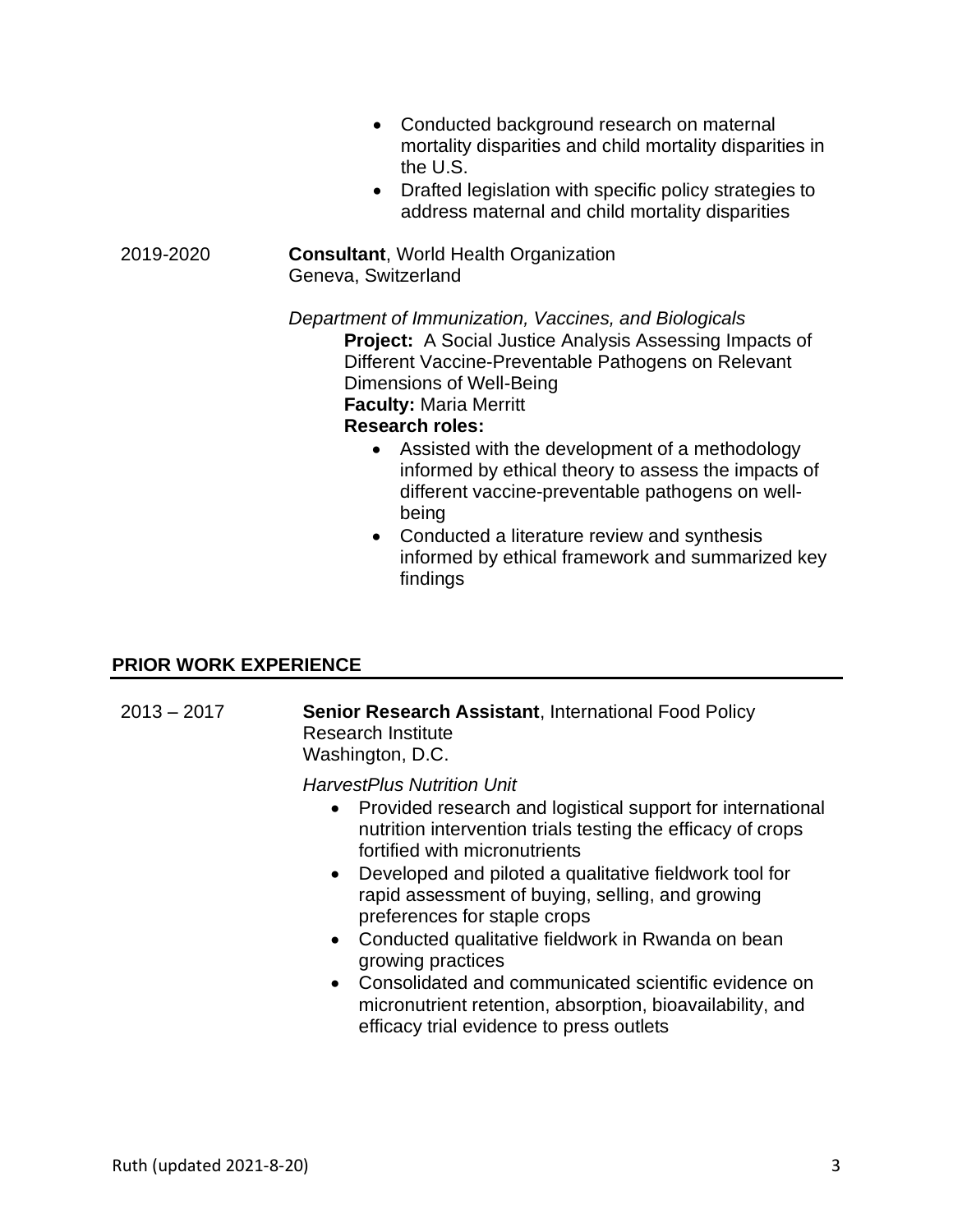*IFPRI Research Ethics Committee* 

- Developed Standard Operating Procedures for IFPRI's Institutional Review Board and guidance including IRB FAQs, a how-to guide for ethical review of IRB applications, and a staff newsletter on research ethics issues in agriculture and nutrition
- Consulted on all staff research ethics questions
- Mediated conflicts that arose between IRB and researchers
- Monitored compliance with ethics training and processed IRB applications

#### **PEER-REVIEWED PUBLICATIONS**

Raisanen JC, **Ruth AR**, Boss RD, Detwiler K, Fratantoni K, Huff SM, Donohue PK. Paying for Pediatric Home Health Care: How Families of Children with Medical Complexity Navigate Gaps in Coverage. *Family and Community Health*. 2021 Jul 8;44(3):184-93.

**Ruth AR**, Boss RD, Donohue PK, Shapiro MC, Raisanen JC, Henderson CM. Living in the Hospital: The Vulnerability of Children with Chronic Critical Illness. *The Journal of clinical ethics*. 2020 Jan 1;31(4):340-52.

Schoch-Spana M, Brunson EK, Long R, **Ruth A**, Ravi SJ, Trotochaud M, Borio L, Brewer J, Buccina J, Connell N, Hall LL. The public's role in COVID-19 vaccination: Human-centered recommendations to enhance pandemic vaccine awareness, access, and acceptance in the United States. *Vaccine*. 2020 Oct 29.

Gross MS, **Ruth AR**, Rasmussen SA. Respect women, promote health and reduce stigma: ethical arguments for universal hepatitis C screening in pregnancy. *Journal of medical ethics*. 2020 Oct 1;46(10):674-7.

#### **CONFERENCE PAPERS AND PRESENTATIONS**

- 2020 Aging and Vaccination in the U.S.: A Roadmap for Research, Ethics, and Policy. Paper presentation, American Society for Bioethics & Humanities Meeting. Remote.
- 2019 Addressing Stigma and Promoting Health: The Case for Universal Hepatitis C Screening in Pregnancy. Paper presentation, American Society for Bioethics & Humanities Meeting. Pittsburgh, PA.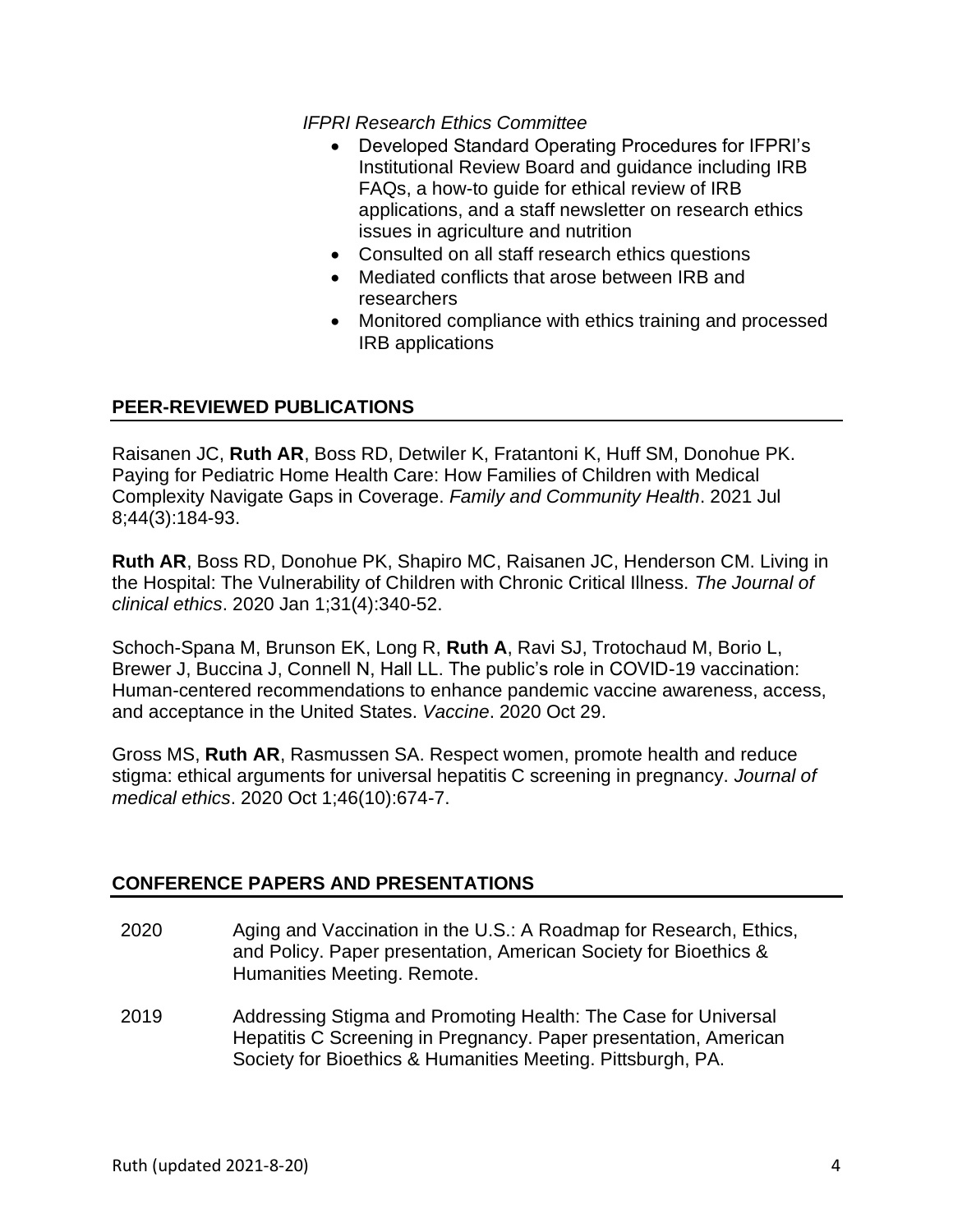Living in the Hospital: The Vulnerability of Children with Chronic Critical Illness. Paper presentation, Association for Practical and Professional Ethics Meeting. Baltimore, MD.

2018 Gain of Function Research on Pathogens with Pandemic Potential: Where Are We Now, and Where Are We Headed? Paper presentation, American Society for Bioethics & Humanities Meeting. Anaheim, CA.

#### **ADDITIONAL PRESENTATIONS AND PANELS**

- 2019 The Role of Pharmacist Vaccinators in Improving Access to and Equity in Healthcare Outcomes. International Pharmaceutical Federation. [\(Webinar\)](https://transformingvaccination.fip.org/wp-content/uploads/2020/11/2.6-Master-Slideset.pdf). Invited speaker.
- 2016 Research with human subjects: considerations concerning ethics and privacy for international agricultural research. CGIAR Legal and Intellectual Property Network (CLIPNet). [\(Webinar\)](https://sites.google.com/a/cgxchange.org/clip-net/webinars-archive/2016). Invited speaker.
- 2014 Working Group Meeting on Ethical Guidelines for Economic Research. World Bank. Invited participant.

#### **TEACHING EXPERIENCE**

| $2017 - 2020$ | <b>Graduate Teaching Assistant, Johns Hopkins University</b><br><b>Public Health Practice</b><br>Introduction to Bioethics in Public Health Practice<br><b>State Health Care Policy</b><br>Ethics of Public Health Practice in Developing Countries<br><b>Public Health Policy</b><br><b>Formulating Policy</b><br>Fundamentals of Health Policy & Management |
|---------------|---------------------------------------------------------------------------------------------------------------------------------------------------------------------------------------------------------------------------------------------------------------------------------------------------------------------------------------------------------------|
| 2020          | <b>Guest Ethics Faculty, University of Pittsburgh Medical School</b><br>OB/Gyn clinical ethics seminar with medical students on<br>telemedicine STI counseling & ethical approaches to<br>delivering sensitive test results                                                                                                                                   |

#### **AWARDS**

2021 **Barbara Starfield Scholarship** (\$10,000 award), Johns Hopkins University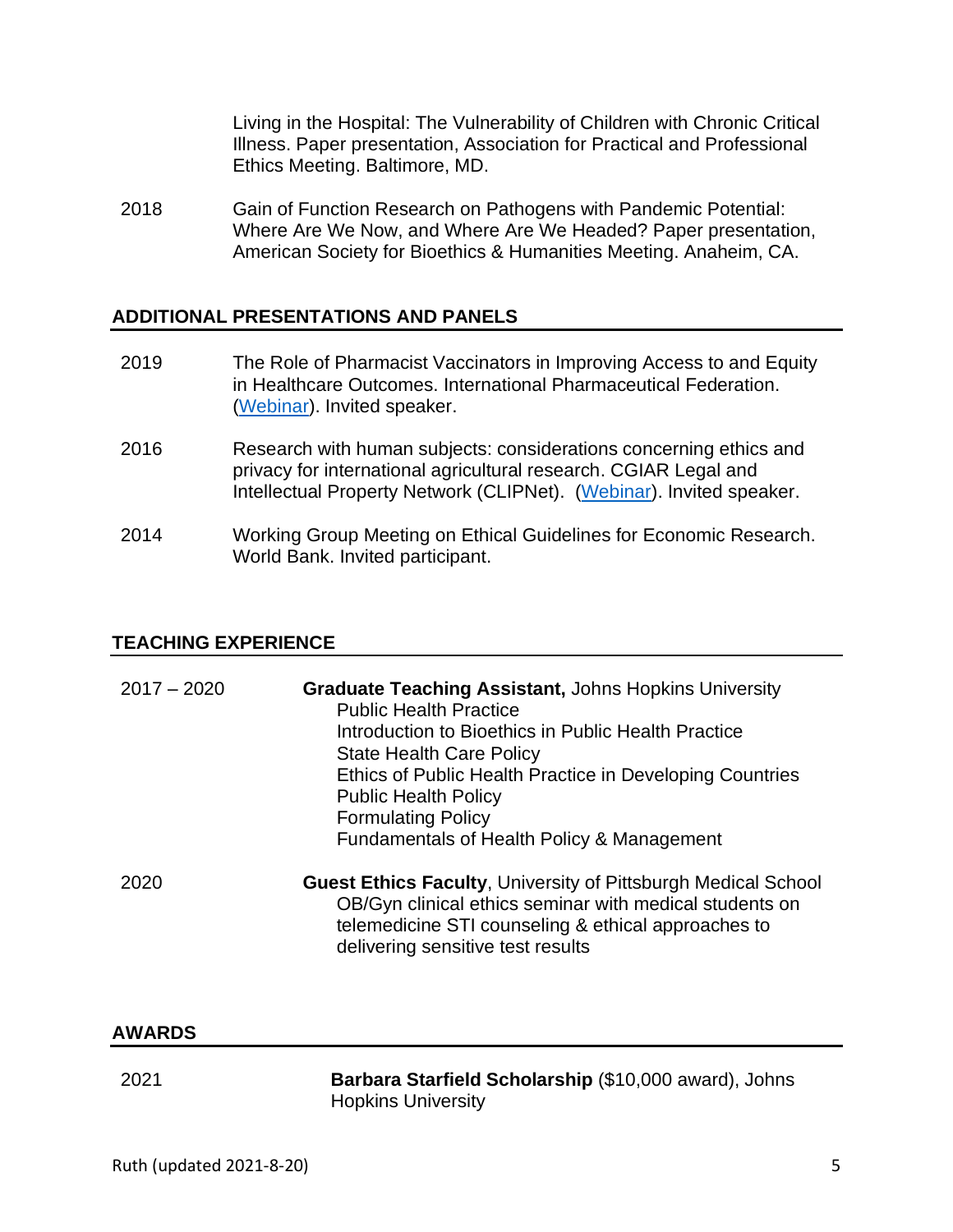| 2018 - 2019 | <b>Department Representative, Johns Hopkins Bloomberg</b> |
|-------------|-----------------------------------------------------------|
|             | School of Public Health Student Assembly                  |

#### **COMMUNITY VOLUNTEERING AND OUTREACH**

| Nov. 2018 - Jun. 2019 | <b>Certified HIV Tester &amp; Counselor, Sisters Together and</b><br>Reaching<br>Baltimore, MD<br>Tested clients for HIV and Hepatitis C with STAR's<br>mobile unit in Baltimore in medically underserved<br>neighborhoods<br>Delivered sensitive test results and provided behavioral<br>$\bullet$<br>health counseling<br>• Conducted additional screening and provided referrals<br>for housing instability, food insecurity, and substance<br>use treatment to clients                                  |
|-----------------------|-------------------------------------------------------------------------------------------------------------------------------------------------------------------------------------------------------------------------------------------------------------------------------------------------------------------------------------------------------------------------------------------------------------------------------------------------------------------------------------------------------------|
| Feb. - April 2017     | <b>Supplemental Nutrition Assistance Program Outreach</b><br><b>Specialist, D.C. Hunger Solutions</b><br>Washington, D.C.<br>Provided SNAP benefit enrollment assistance to<br>families receiving free income tax preparation<br>• Conducted outreach for food safety net programs in<br>D.C. and provided educational materials about free<br>meal programs for seniors and children<br>Conducted surveys with families enrolled in SNAP on<br>$\bullet$<br>satisfaction with the program's administration |

#### **SKILLS / TRAINING**

### • **Software proficiencies**

- o R (tidyverse, Shiny apps, Leaflet, Rmd, tidycensus, sf, academictwitteR); Github; Stata; Qualtrics
- o Atlas.ti; Dedoose; MAXQDA

## • **Research methods - qualitative**

- o Focus group discussions
- o Structured & semi-structured interviews
- o Inductive and deductive coding
- o Document analysis
- o Mixed-method study designs
- o Ethical theory & ethical analysis of public health policies